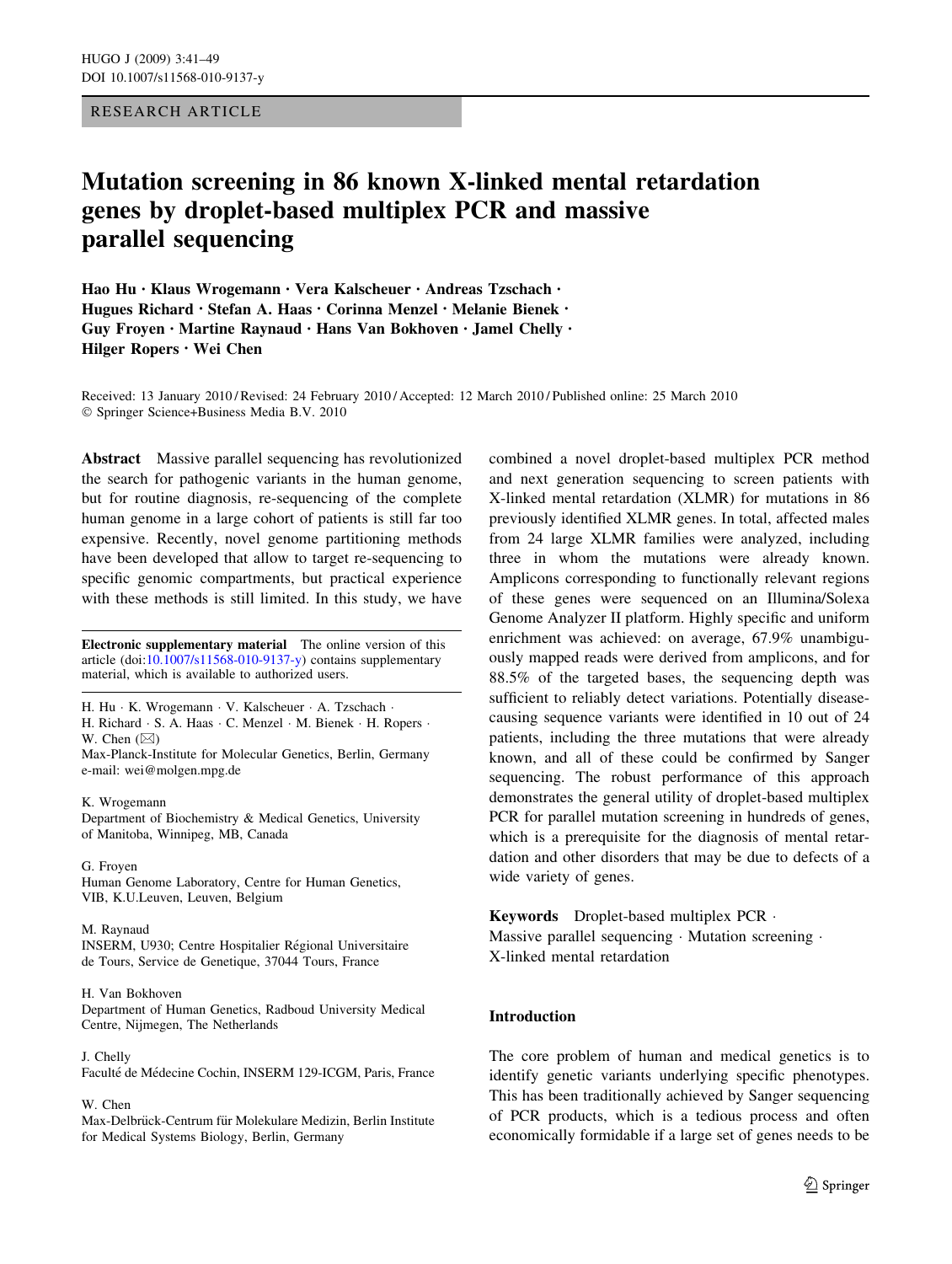studied. The situation has recently been improved dramatically with the emergence of massive parallel sequencing technologies. Compared with the Sanger method, these so-called next-generation sequencing platforms can sequence DNA orders of magnitude faster and at much lower cost (Mardis [2008;](#page-7-0) Shendure and Ji [2008\)](#page-8-0).

However, even with the dramatically improved efficiency, the current technology does not allow us to re-sequence the complete genome from a large number of human patients in an economically realistic manner (Olson [2007\)](#page-7-0). Exploitation of the full potential of the current platforms requires a subset of the genome of medical interest to be isolated for targeted sequencing. To meet this need, a variety of methods have been developed in the last few years to carry out genome partitioning. Two recent strategies include capture by circularization (Porreca et al. [2007\)](#page-7-0) and selection by hybridization (Albert et al. [2007](#page-7-0); Hodges et al. [2007;](#page-7-0) Okou et al. [2007;](#page-7-0) Gnirke et al. [2009](#page-7-0); Ng et al. [2009;](#page-7-0) Turner et al. [2009](#page-8-0)). With different strengths and weaknesses, nearly all of these strategies can be used to enrich megabase-scale target regions. These can be continuous genomic intervals or a full complement of protein-coding exons (Albert et al. [2007;](#page-7-0) Hodges et al. [2007;](#page-7-0) Okou et al. [2007;](#page-7-0) Bau et al. [2009;](#page-7-0) Gnirke et al. [2009](#page-7-0); Ng et al. [2009](#page-7-0); Turner et al. [2009](#page-8-0)).

Multiplex PCR is an option for enrichment of a set of sequencing targets. However, given the challenges, including primer dimer formation, mispriming, and nonuniform amplification, the scale is often limited to a few dozen targets in one reaction (Edwards and Gibbs [1994](#page-7-0)). To circumvent these limitations, several derivative methods, such as Megaplex PCR and Nested Patch PCR have been reported, where  $\sim 100$  targets were simultaneously amplified and sequenced by using the Roche 454 platform (Meuzelaar et al. [2007;](#page-7-0) Varley and Mitra [2008\)](#page-8-0). Compared with capture by hybridization or circularization these attempts have achieved higher specificity and uniformity, although their scales cannot match the ever-increasing throughput of new sequencing technologies.

Very recently, a novel multiplex PCR method, which uses emulsion PCR and a microfluidic chip to compartmentalize the PCR reactions by single primer pairs has been developed. In their proof-of-principle experiment, Tewhey et al demonstrated that up to 3,976 amplicons could be simultaneously amplified (Tewhey et al. [2009](#page-8-0)).

Here, we applied this droplet-based PCR platform to screen for mutations in 86 genes which are known to cause X-linked mental retardation (XLMR) if mutated (Ropers [2007,](#page-7-0) [2008\)](#page-8-0). We designed 1,912 amplicons to cover the coding regions and flanking intronic regions. After sequencing the PCR products obtained from 24 unrelated patients with XLMR using the Illumina/Solexa platform, three known causative mutations were confirmed and

another seven potential deleterious mutations were detected, including five missense changes, one frameshift mutation and one 3 bp deletion. All these variants were confirmed by traditional Sanger sequencing.

# Results

In order to search for mutations in 86 known XLMR genes, we applied a novel droplet-based multiplex PCR method to simultaneously amplify their coding regions and splice sites. In total, 1,315 target regions with a total length of 552,930 bp were identified in silico. After filtering the regions for which suitable primers could not be found, 1,912 primer pairs were successfully designed to cover 1,198 target regions with a total length of 515,598 bp. The size of the amplicons ranges from 201 to 600 bp, with an average of 509 bp and a total length of 783,183 bp. Each of the primer pairs was separately encapsulated into droplets. These droplets were then pooled into a droplet primer library. With a microfluidic platform (Tewhey et al. [2009\)](#page-8-0) the primer droplets were merged with droplets containing fragmented genomic DNA, DNA polymerase and dNTPs and dispensed into a single tube for PCR amplification.

The amplification products obtained from 24 patients with XLMR were sequenced using the Illumina GAII platform. More specifically, the products from each patient were recovered by breaking the emulsion, then concatenated, and finally shotgun sequenced on one lane of the Illumina flowcell. Single-end 36 nucleotide (nt) reads generated from the shotgun library were aligned to the human reference genome (NCBI build 36.1). Given our alignment setting (see '['Materials and methods](#page-5-0)''), 474,504 of the 515,598 bp target sequences can be unambiguously mapped using 36 nt reads.

For each of the 24 patients, an average of 402 Mb could be unambiguously mapped to the reference genome sequence (NCBI build 36.1), out of which 67.9% map within the amplicons. The median sequence depth per base within the target regions ranges from 92 to 445. To eliminate PCR artefacts introduced during the sequencing library construction, we discarded all but one reads that mapped exactly to the same region and on the same strand. After this process, the median sequence depth ranges from 10 to 66. Between 94.1 and 99.6% of the target bases were covered at least once and 87.9–99.5% were covered sufficiently (base quality score  $\geq 30$ ;  $\geq 2 \times$  coverage) to call hemizygous mutations on the X chromosome from male patients (see Table [1](#page-2-0)).

Uniformity of enrichment, together with specificity determines the total amount of sequencing required to achieve a coverage sufficient for reliable variation detection. The higher the difference in abundance between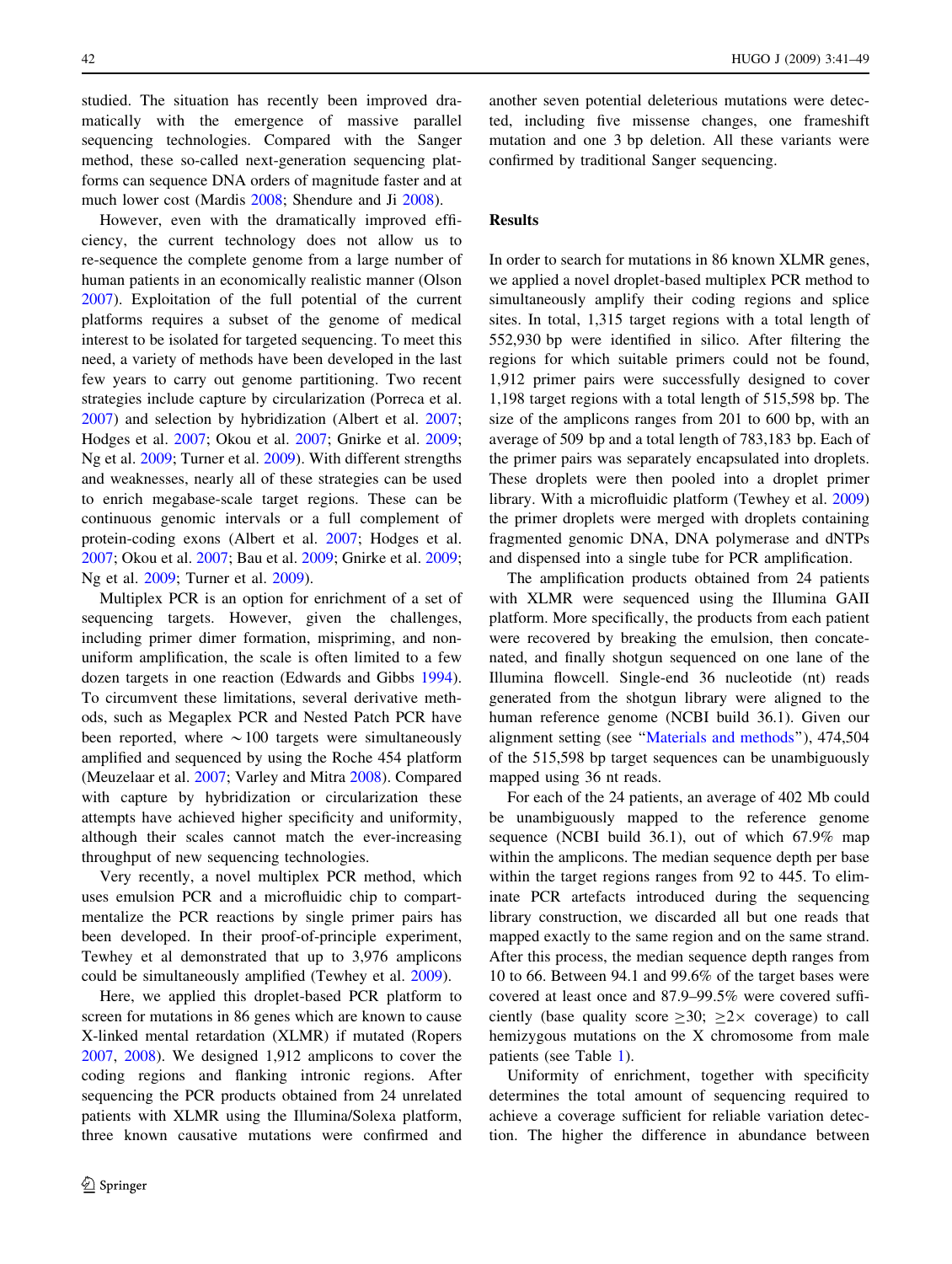<span id="page-2-0"></span>

| No. non-recurrent<br>nonsynonymous<br>variants<br>novel                         | ∊            | $\sim$            | $\sim$  |         |               |                |         |                   |               |         |         |         |         |                          |         |                  |               |         |         |               |                   |                   |                   |                   |
|---------------------------------------------------------------------------------|--------------|-------------------|---------|---------|---------------|----------------|---------|-------------------|---------------|---------|---------|---------|---------|--------------------------|---------|------------------|---------------|---------|---------|---------------|-------------------|-------------------|-------------------|-------------------|
| recurrent novel<br>synonymous<br>No. non-<br>variants                           | ∊            | $\sim$            |         |         |               |                |         | $\sim$            |               |         |         |         |         |                          |         |                  |               |         |         |               |                   |                   |                   |                   |
| indels<br>novel<br>Ź.                                                           |              |                   |         |         |               |                |         |                   |               |         |         |         |         |                          |         |                  |               |         |         |               |                   |                   |                   |                   |
| known<br>indels<br>ğ.                                                           | ℃            |                   |         | ∽       | ∽             | ⊄              | c       |                   | ∽             |         | ∽       | ⊄       | ≏       | n                        |         | €                | o             |         | ∽       | n             |                   | n                 | $_{\infty}$       |                   |
| Novel<br><b>SNVs</b><br>Χo.                                                     |              |                   |         |         |               |                |         |                   |               |         |         |         |         |                          |         |                  |               |         |         |               |                   |                   |                   |                   |
| known<br>SNVs<br>Χo.                                                            | ගි           | 2                 | 56      | 59      | $\frac{9}{4}$ | 3              | 5       | 72                | 43            | 13      | 52      | 43      | 5       | 52                       | 5       | 8                | 74            | 43      | 58      | 58            | 42                | 24                | $\mathcal{S}$     | 57                |
| Target bases with non-<br>redundant depth $\geq 2$ ,<br>quality score $\geq 30$ | 457,338      | 464,524           | 453,198 | 455,388 | 466,869       | 471,906        | 466,797 | 464,040           | 464,733       | 472,553 | 464,788 | 447,392 | 448,012 | 432,832                  | 453,557 | 452,147          | 460,292       | 436,990 | 441,255 | 449,531       | 470,751           | 418,304           | 471,114           | 471,623           |
| $\overline{\wedge}$<br>Target<br>depth<br>bases<br>with                         | 469,202      | 471,763           | 465,435 | 465,221 | 472,442       | 475,785        | 472,659 | 471,184           | 471,129       | 476,112 | 471,563 | 459,532 | 459,696 | 451,283                  | 463,295 | 462,978          | 468,230       | 452,294 | 456,327 | 462,203       | 475,372           | 449,473           | 475,621           | 475,502           |
| sequencing depth<br>10th Percentile<br>of target bases                          | 22           | 32                |         |         | 32            | ই              | 58      | $\mathcal{S}^2$   | 57            | 82      | 56      | Ξ       | ඝ       | $\overline{\mathcal{L}}$ | 42      | 57               | $\mathcal{S}$ | 29      | నె      | $\frac{6}{2}$ | 56                | $^{\circ}$        | 25                | 76                |
| depth of target<br>sequencing<br>Median<br>bases                                | 127          | 214               | 105     | 93      | 162           | 445            | 303     | 149               | 200           | 285     | 360     | 210     | 390     | 332                      | 302     | 261              | 356           | 359     | 325     | 145           | 268               | $\mathfrak{S}$    | $\overline{21}$   | 276               |
| the target regions<br>reads mapped on<br>Percentage of                          | 14.4         | 41.6              | 14.8    | 12.2    | 20.1          | $\overline{6}$ | 31.4    | 17.3              | 24.3          | 39.9    | 43.9    | 27      | 43.6    | 33.1                     | 45.2    | 39.8             | 57.4          | 45.5    | 42.3    | 18.4          | 33.4              | 22.3              | 23.6              | 35.3              |
| reads mapped on<br>human genome<br>Percentage of                                | 57           | 71.4              | 61.1    | 44.6    | 57            | 79.9           | 56.4    | 58.3              | $\mathcal{O}$ | 68.8    | 66.9    | 43      | 71.5    | 66.7                     | 67.7    | 72.1             | 82.2          | 69.5    | 74.3    | 53.9          | 64.7              | 53.4              | 65.9              | 71.7              |
| Patient<br>$\triangleright$                                                     | <b>MPI01</b> | MPI <sub>02</sub> | MPI03   | MPI04   | MPI05         | <b>MPI06</b>   | MPI07   | MPI <sub>08</sub> | MPI09         | MP10    | MPI11   | MP112   | MP13    | MP14                     | MP15    | MP <sub>16</sub> | MP17          | MPI18   | MP19    | <b>MPI20</b>  | MP <sub>121</sub> | MPI <sub>22</sub> | MPI <sub>23</sub> | MP <sub>124</sub> |

Table 1 Summary of sequencing results from 24 patients

Table 1 Summary of sequencing results from 24 patients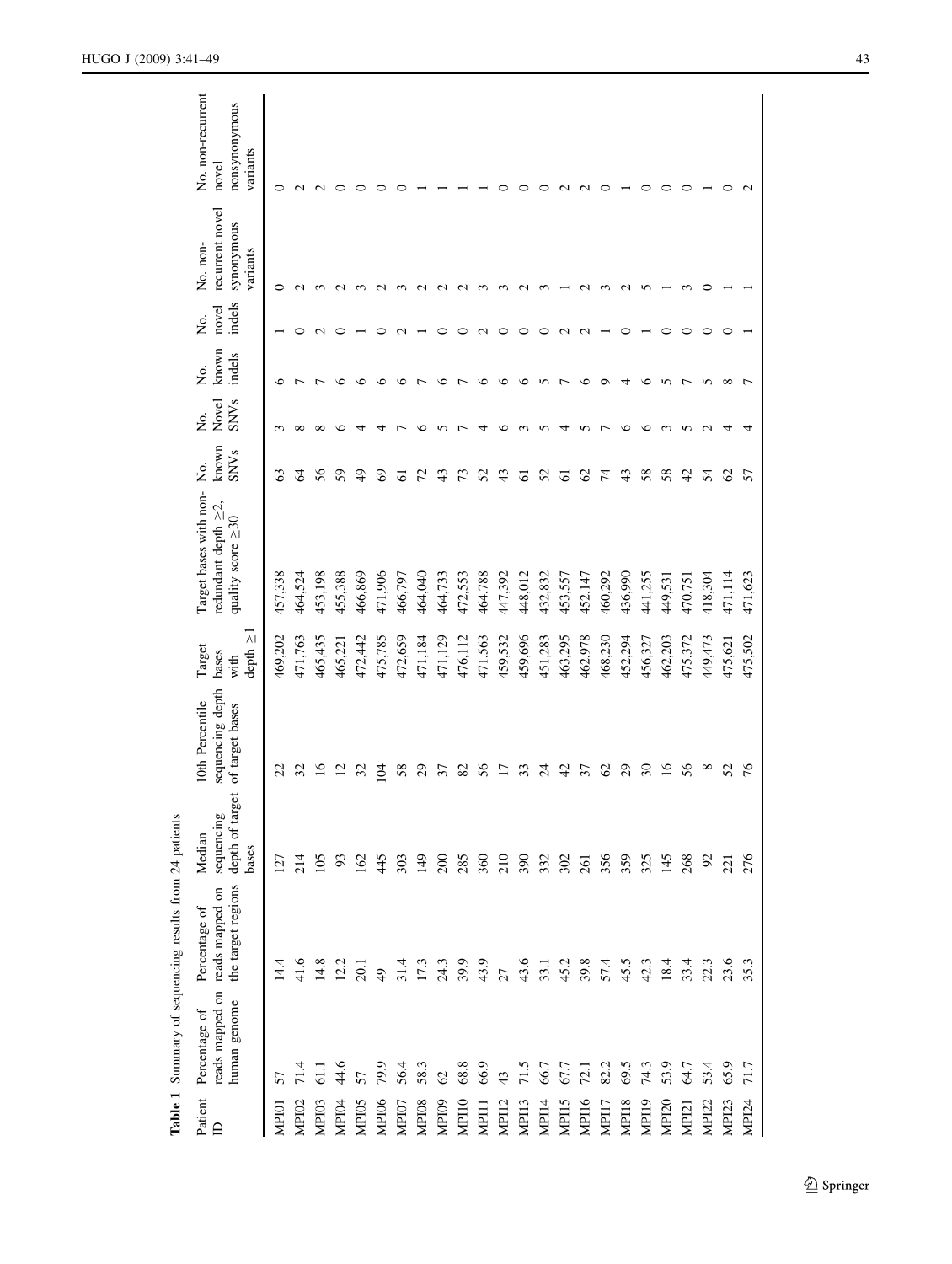

Fig. 1 Normalised sequencing coverage distribution. a Normalised coverage cumulative distribution of the sequenced bases within all amplicons. b Normalised coverage cumulative distribution of all amplicons. Normalised coverage is the absolute coverage divided by

the mean coverage. Amplicon coverage is the median coverage of all the bases within the amplicon. Solid lines represent the average among all the 24 samples and the dashed lines represent 25th and 75th percentiles

Fig. 2 The correlation of sequencing coverage between 2 samples. a The sequence coverage of each base from sample 1 was plotted against sample 3. **b**. The sequence coverage of each amplicon from the same 2 samples was plotted. The sequence coverage of an amplicon is the median sequence coverage of all bases within the amplicon. The data shown here are representative for all 24 patients



overrepresented and underrepresented targets, the more sequencing will be required to cover all the target regions. Here, from the lowest to the highest 10% quantile, the depth per base pair differs up to 26-fold. 90% of the base pairs have at least 29% of the average depth (Fig. 1a). Two experimental procedures can generate this bias. On one hand, due to the nature of massive parallel sequencing, it is impossible to achieve an even distribution of sequencing reads across the entire region. On the other hand, uneven PCR amplification efficiency will result in different amplicons with various abundances. Since the latter is more relevant here, we also evaluated whether the sequencing depth is uniform across amplicons. The

variation from the lowest to the highest 10% quantile does not change significantly from what is observed at the base pair level (25-fold). 90% of all amplicons are covered with a depth higher than 23% the average value, which is attained for  $\sim 50\%$  of the amplicons (Fig. 1b). To assess the reproducibility of such amplification bias, we compared the normalised sequence coverage per amplicon between different samples. The bias between two samples was remarkably similar (see Fig. 2) and the average pair-wise correlation coefficient between individuals for base and amplicon coverage is 0.84 and 0.90, respectively, indicating the variability in amplification efficiency is mostly systematic instead of being stochastic. Potential causes of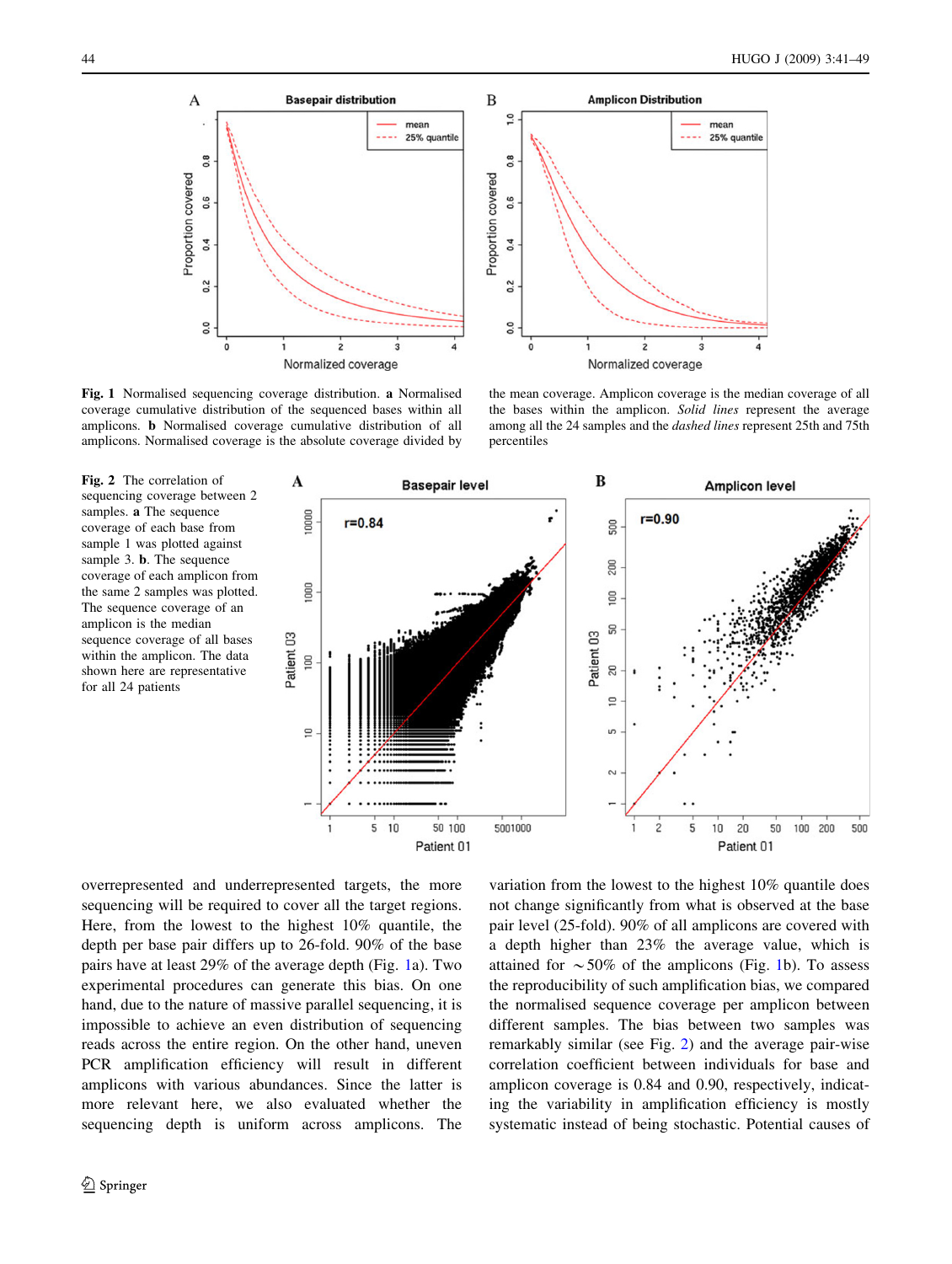Fig. 3 The dependence of sequencing coverage of amplicons on their GC content (a) or amplicon length (b). The amplicons were grouped depending on their GC content (a) or length (b), the distribution of sequencing coverage within each group is shown as boxplot



Table 2 List of the seven potentially deleterious mutations

| Patient ID | Mutation                       | Gene           | Amino acid change |
|------------|--------------------------------|----------------|-------------------|
| $MPI-2$    | $chrX 134907970T-SC$           | SLC9A6         | p.L188P           |
| $MPI-3$    | chrX 31132095-31132097delAAG   | <b>DMD</b>     | p.L1897del        |
| MPI-8      | $chrX 73660933G - > A$         | <b>SLC16A2</b> | p.R271H           |
| $MPI-10$   | $chrX 70256689A \rightarrow G$ | MED12          | p.Y166C           |
| $MPI-11$   | $chrX 21920673A \rightarrow G$ | <b>SMS</b>     | p.Y328C           |
| MPI-16     | chrX 153323964-153323965delAG  | GDI1           | p.396frameshift   |
| $MPI-22$   | chrX $153240569T$ ->C          | <b>FLNA</b>    | p.01484R          |

the variability could include GC content of the amplicon and amplicon length. However, these factors do not have a significant impact (see Fig. 3).

We called sequence variations including single nucleotide variants (SNVs) and indels of 1–3 bp at positions with sufficient sequence coverage  $(2 \times 2 \times 2)$  coverage and Phredlike quality score  $\geq 30$ ; for details, see "Materials and [methods'](#page-5-0)'). In 24 patients, we have identified 310 SNVs and 27 small indels comprising 1–3 bp. Of these, 75 SNVs and 16 indels were not represented in dbSNP (version 130). The number of annotated and novel SNVs as well as indels found in each individual is listed in Table [1](#page-2-0). In total,, we found 58 novel SNVs and 9 novel indels in exonic and 50-bp of flanking intronic regions. All 3 previously known mutations were detected (see '['Materials and methods'](#page-5-0)'). 7 other changes were also considered as potentially pathogenic, including 5 missense changes predicted by PolyPhen (Sunyaev et al. [2001\)](#page-8-0) to be deleterious, a frameshift mutation and a deletion of one amino acid. All 7 could be confirmed by Sanger sequencing (see Table 2).

# Discussion

We have applied a novel droplet-based multiplex PCR method to enrich the coding regions of 86 known XLMR genes. Using emulsion PCR and microfluidics, the PCR reactions by individual primer pairs were compartmentalised, thereby avoiding interference between different primer pairs. This study demonstrated that the method has high specificity for selected regions and high uniformity between different amplicons. Combined with massive parallel sequencing, high sequence coverage of the target regions was achieved. This allowed us to identify novel and potentially disease-causing mutations in XLMR genes. Compared to previously described enrichment methods that are based on hybridisation, our approach is better suited for capturing short, closely neighboring exons. One obvious reason is that PCR amplification can be optimized for unique target regions whereas selection by hybridisation approaches will have to carry adjacent sequences together with real targets and thus reduce specificity. In the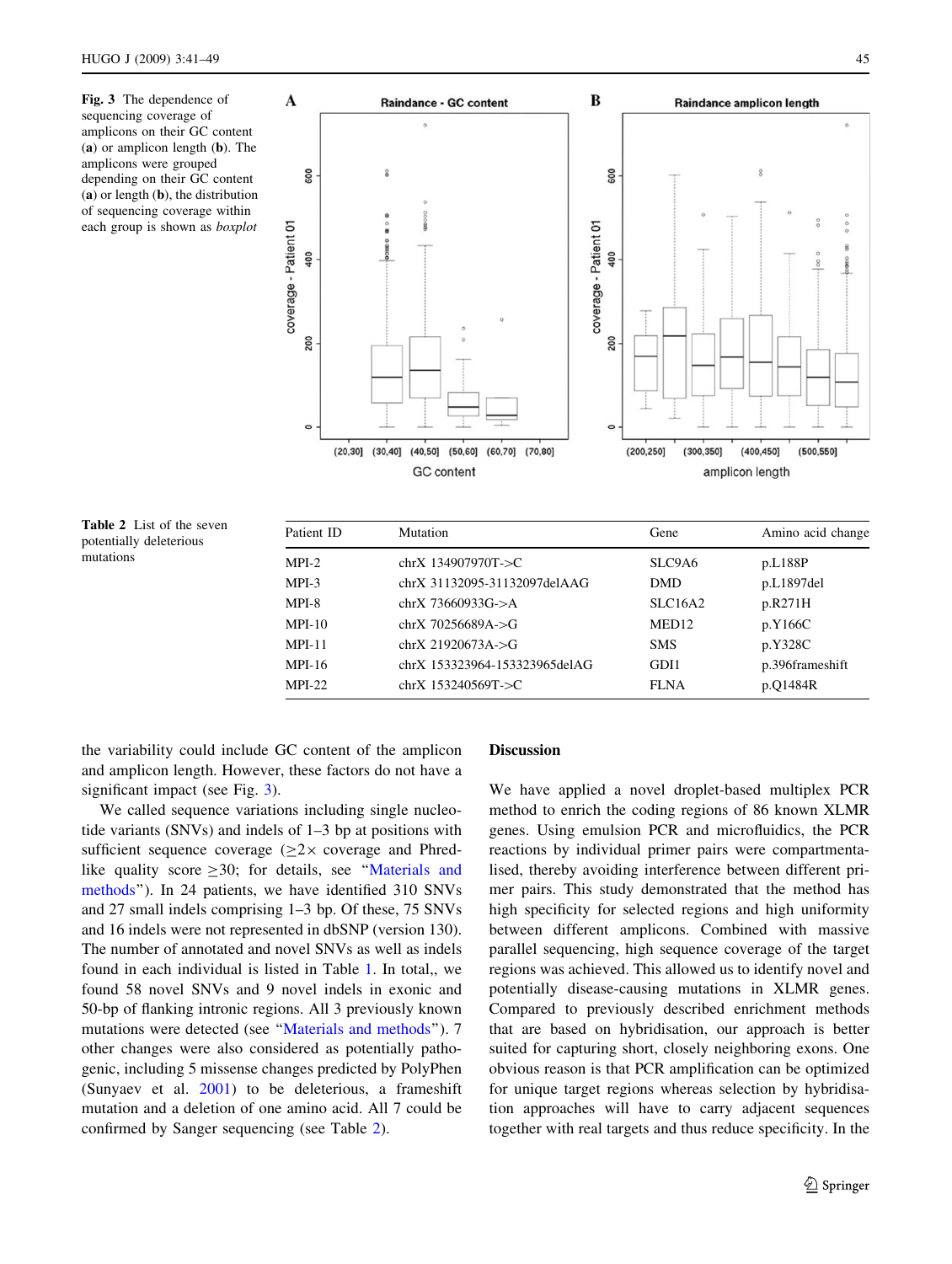<span id="page-5-0"></span>approach used here, different amplicons are concatenated for shotgun sequencing. Most reads comprising the ends of different fragments cannot be mapped using current mapping strategies and thus although these reads are derived from the amplicons, they are not included to calculate the specificity of enrichment. Since we expect 14% percent of the reads to belong to this category (36 nt single end reads from amplicons of 500 bp), the 67.9%, i.e. the percentage of sequencing reads derived from the amplicons, represents the minimum specificity, although this is already well in excess of the  $\sim 50\%$  reported by two recent studies employing hybridisation approaches (Gnirke et al. [2009](#page-7-0); Ng et al. [2009](#page-7-0)). In addition to specificity, our approach has less allelic bias since most alleles can be equally well amplified in one PCR reaction. In contrast, selection by hybridisation will capture less of an allele which is significantly different from the reference sequence, e.g. large deletions overlapping with the probes. Upon mutation detection, this allelic bias can increase false negative rates,, especially in heterozygotes.

Another advantage of the enrichment protocol used here is that the representation of different amplicons appears to be more uniform than obtained with other, previously described methods, particularly those based on capture by circularisation, although recently, their performance has been improved (Turner et al. [2009\)](#page-8-0). In this study, the sequencing depth was 29% of the mean for 90% of the targeted bases, and 80% of all bases were enriched to abundances within a 26-fold range. Since this bias is largely systematic instead of being stochastic, it can be further reduced by adjusting the relative proportion of different primer pairs in the PCR reaction.

High coverage, along with high uniformity and specificity of this enrichment technique render it very suitable for the reliable detection of sequence variants. We have correctly called variants at up to 99.5% of the uniquely mappable positions in the target regions. In addition to the 3 previously known mutations, we detected another seven putatively deleterious changes.

XLMR is a very heterogeneous disorder, and although more than 80 XLMR genes are already known, they account only for a portion of all disease causing mutations in MR families with unambiguous X-linkage. In a metaanalysis of all mutations found so far in the large cohort of families collected by the European Mental Retardation Consortium which does not include patients with Fragile-X syndrome, mutations in other known XLMR genes were found to be responsible for at least 42% and likely to account for even half of the XLMR families (de Brouwer et al. [2007](#page-7-0)). Since our study includes additional XLMR genes that were identified (Tarpey et al. [2009](#page-8-0)) after the afore-mentioned analysis, we expected to find mutations in an even higher proportion of families. However, this was not the case: in the present study we detected putatitve and possible mutations in no more than 7 out of 21 families (33%). Several factors may account for this discrepancy. First, our cohort was small  $(n = 21)$ , and the statistical power is therefore low. Second, our families were part of the EuroMRX cohort, i.e. they were mutation-negative ''leftovers'' after the screening of a variable number of XLMR genes by conventional Sanger sequencing. Third, the coverage of the method employed here was not complete: on average, 88.5% of all targeted exonic and 50 bp flanking intronic sequences (515,598 bp) were covered at a sufficient depth. With our alignment settings, 131 amplicons cannot be unambiguously mapped and thus can not be analyzed. In addition, 34 amplicons were not successfully amplified in at least one of the 24 patients (see Supplementary Table). These regions may harbour additional point mutations. Most amplification failures are probably due to technical reason. To rule out larger deletions encompassing two or several exons, we have screened the data for missing adjacent amplicons in one or a few patients. No such clustering of missing amplicons was observed in any of the patients. Finally, due to the limitations of 36 nt single end sequencing, we were only able to detect indels of 1–3 bp, and larger indels might well account for some of the missing mutations.

It is, however, probable that in most mutation-negative XLMR families, many of the missing causative mutations are either hidden in the non-coding regions of known XLMR genes, or the mutations are within X-chromosomal genes which have hitherto not been implicated in mental retardation, including sequences for non-coding RNA (Mercer et al. [2008](#page-7-0)). In the near future, large-scale exon enrichment and parallel sequencing will make it possible to screen the coding regions of all X-chromosomal genes. This will not only lead to the identification of additional XLMR genes, but will also provide the basis for comprehensive diagnostic tests for XLMR families.

In conclusion, the results of the present study demonstrate the power of droplet-based multiplex PCR and nextgeneration sequencing of the amplification products for parallel mutation screening in a large number of genes. This paves the way for a dramatic improvement in diagnosing genetically heterogeneous disorders and to elucidate novel disease genes.

# Materials and methods

# Patients

Twenty-four families with X-linked mental retardation (XLMR) were selected from the cohort of families collected by the European Mental Retardation consortium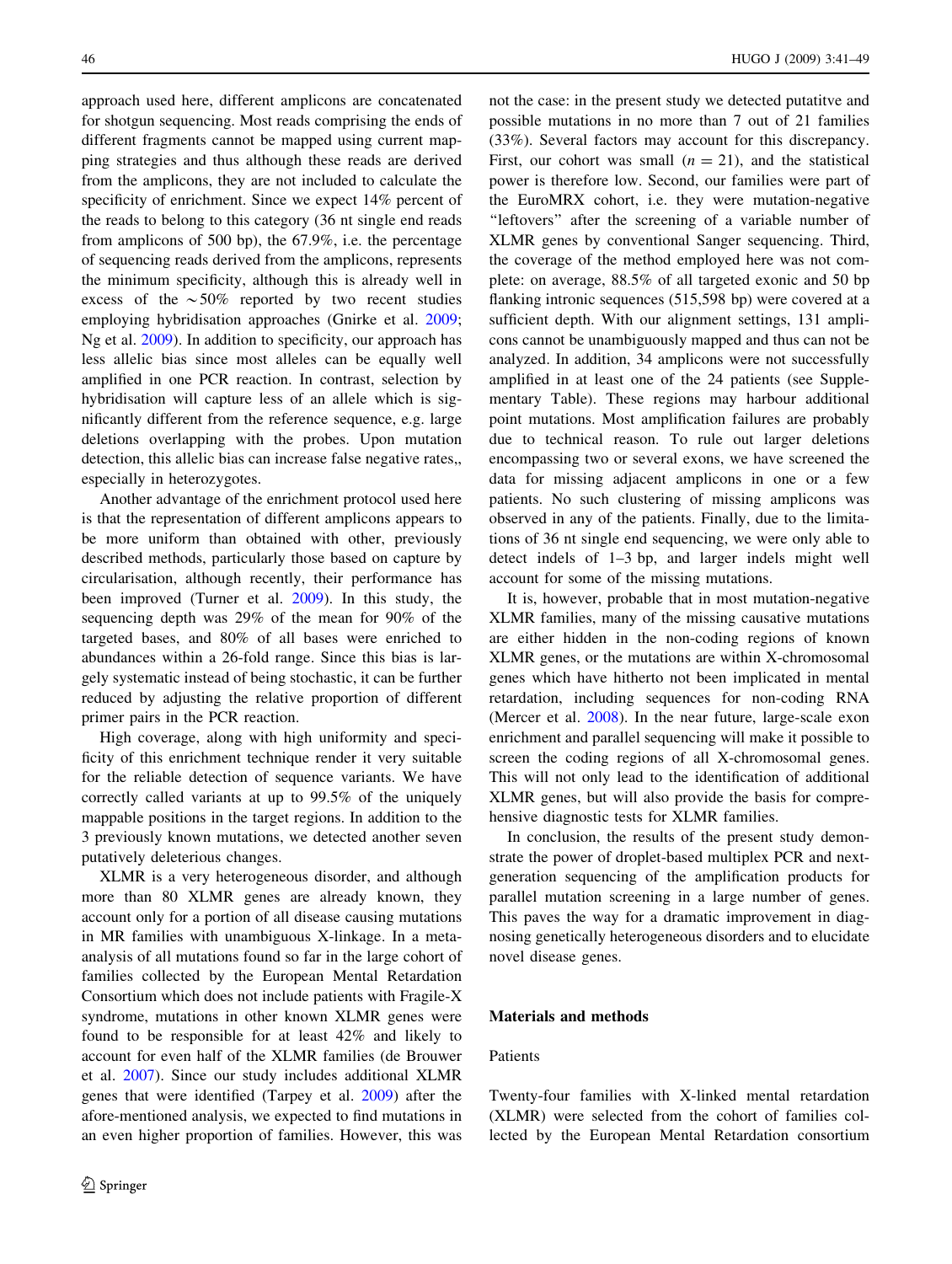(EUROMRX; [www.euromrx.com](http://www.euromrx.com)). In all families, the affected members suffered from non-syndromic mental retardation, and the pedigree structure was strongly suggestive of an underlying X-linked gene defect. No causative gene defects were known for 21 of these 24 families. In 11 families, linkage analysis had been performed previously, which provided additional evidence of an X-linked disorder and indicated linkage intervals that were supposed to harbour the mutated genes.

Three families (15, 18 and 24) were included in which the underlying gene defects were already known: an insertion of one nucleotide in JARID1C (c.202\_203insC) in family 15 (Jensen et al. [2005\)](#page-7-0), a base pair exchange in IL1RAPL1 (c.1460G $>$ A) in family 18 (Tabolacci et al. [2006\)](#page-8-0), and a base pair exchange in  $SLC6A8$  (c.1661C>T) in family 24 (Rosenberg et al. [2004](#page-8-0)).

### Primer design

The primer library was designed using the manufacturer's design parameters (RainDance Technologies) and the Primer3 algorithm [\(http://frodo.wi.mit.edu/primer3/](http://frodo.wi.mit.edu/primer3/)). All SNPs from dbSNP build 129 were filtered from the primer selection region. Repeat masking was not performed on the input regions to the primer design pipeline. The primer design pipeline performed an exhaustive primer selection across all of the regions submitted. The primer library design pipeline defined 2,075 unique amplicons successfully designing primers for 2,048 amplicons (98.7% success rate). 27 amplicons could not be designed based on the Primer3 parameter setting (amplicon GC content and primer Tm). From the 2,048 amplicons 1,912 were selected for the final design.

### Droplet based multiplex PCR

Genomic DNA samples were first fragmented to 2–4 kb using a nebulization kit (Invitrogen, K7025-05) following the manufacturer's recommended protocol. To prepare the input DNA template mixture for targeted amplification, 1.5 lg of the purified Genomic DNA fragments were added to  $4.7 \mu$ l  $10 \times$  High-Fidelity Buffer (Invitrogen, 11304-029), 1.26 µl of MgSO<sub>4</sub> (Invitrogen, 11304-029), 1.71 µl 10 mM dNTP (New England Biolabs, NO447S/L), 3.6 µl Betaine (Sigma, B2629-50G), 3.6 µl of RDT Droplet Stabilizer (RainDance Technologies, 30-00826), 1.8 µl dimethyl sulfoxide (Sigma, D8418-50 ml) and  $0.72 \mu$ l 5 units/ $\mu$ l of Platinum High-Fidelity Taq (Invitrogen, 11304-029). The samples were brought to a final volume of  $25 \mu l$  with Nuclease Free Water.

PCR droplets were generated on the RDT1000 instrument (RainDance Technologies, 20-01000). To process a single sample the user placed onto the RDT1000 a single

tube containing 25 ul of Genomic DNA Template Mix, the primer droplet library (RainDance Technologies) and a disposable microfluidic chip (RainDance Technologies). The primer droplet library consists of a collection of individual primer droplets where each primer droplet contains matched pairs of forward and reverse primer (1.1  $\mu$ M per primer) for each amplicon that is in the primer library. The RDT1000 generated each PCR droplet by pairing a single gDNA template droplet with a single primer droplet. The paired droplets flow past an electrode embedded in the chip and are instantly merged together. All of the resulting PCR droplets were automatically dispensed as an emulsion into a PCR tube and transferred to a standard thermal cycler for PCR amplification. Each single sample generated more than 1,000,000 single plex PCR droplets.

Samples were cycled in a Bio-Rad PTC-225 thermocycler as follows: initial denaturation at  $94^{\circ}$ C for 2 min; 55 cycles at 94 $\degree$ C for 15 s, 58 $\degree$ C for 15 s, 68 $\degree$ C for 30 s; final extension at  $68^{\circ}$ C for 10 min and hold at  $4^{\circ}$ C.

After PCR amplification the emulsion of PCR droplets was broken to release each individual amplicon from the PCR droplets. For each sample an equal volume of RDT 1000 Droplet Destabilizer (RainDance Technologies, 40-00830) was added to the emulsion of PCR droplets, the sample was vortexed for 15 s and then spun in a microcentrifuge at 12,000g for 10 min. The oil from below the aqueous phase was carefully removed from the sample. The remaining sample was then purified using a MinElute column (Qiagen, 28004) following the manufacturer's recommended protocol. The purified amplicon DNA was then tested on an Agilent Bioanalyzer to confirm that the amplicon profile matches the expected histogram profile.

RainDance amplicon concatenation and shearing

The purified amplicons were chloroform extracted and ethanol precipitated to remove Taq-polymerase that may have remained bound to the ends of the amplicons. The ends of the amplicons were blunt ended and phosphorylated by adding all of the purified DNA to 2.5  $\mu$ l 10 $\times$ Blunting Buffer (NEB, E1201),  $2.5 \mu$ 1 nM dNTP Mix (NEB, E1201L) and sterile water to a total reaction volume of 25  $\mu$ l. The reaction was incubated at 22 $\degree$ C for 15 min and immediately heated to  $70^{\circ}$ C for 5 min followed by placement on ice for 10 min. The amplicons were then concatenated using the NEB Quick Ligation kit according to the manufacturer's protocol. The chloroform extraction was repeated as before and the resulting pellet was resuspended in  $100 \mu l$  of low TE. The sample was then fragmented as described in the standard Illumina workflow.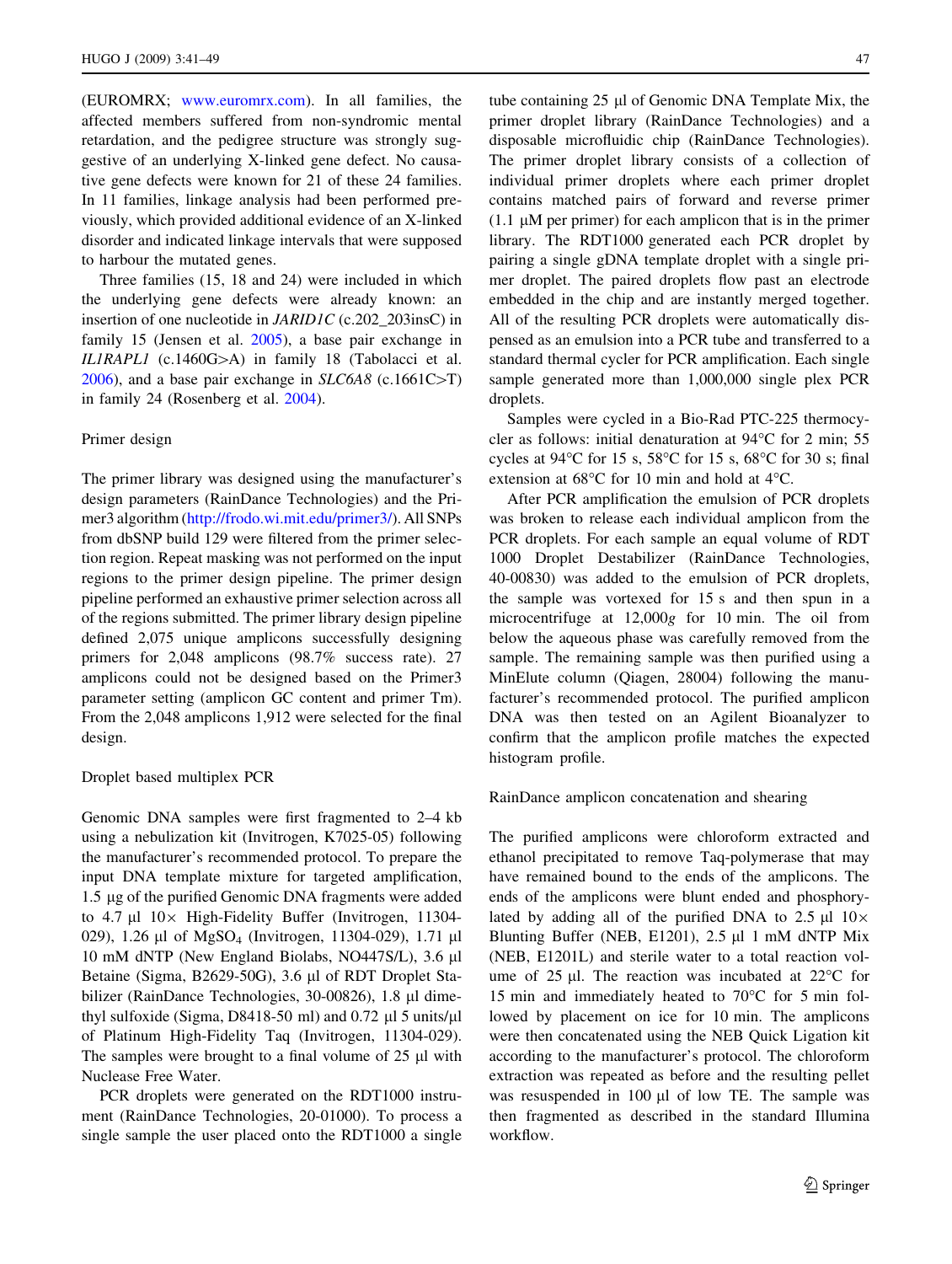# <span id="page-7-0"></span>Solexa sequencing

DNA fragments were then repaired to generate blunt ends by T4 polymerase and Klenow DNA polymerase, and phosphorylated with T4 polynucleotide kinase. After adding a single 'A' base to the  $3'$  end of the DNA fragments using Klenow exo  $(3'$  to  $5'$  exo minus), we ligated Solexa adaptors (with a 'T' overhang) with the DNA fragments using DNA ligase. Ligated products (size range 150– 200 bp) were gel purified on 2% agarose, followed by 18 cycles of PCR-amplification. We measured the DNA concentration with a Nanodrop 7500 spectrophotometer, and a 1 µl aliquot was diluted to 10nM. Adaptor-ligated DNA was hybridized to the surface of flow cells, and DNA clusters were generated using the Illumina/Solexa cluster station, followed by 36 cycles of sequencing on the Illumina/Solexa 1G analyzer, in accordance with the manufacturer's protocols.

### Data analysis

Sequence reads were compiled using a manufacturer-provided computational pipeline consisting of the open source Firecrest and Bustard applications (Illumina). All the reads with low quality were removed and the remaining reads were aligned onto human genome reference (NCBI36.1) with SOAP2.20 (Li et al. 2008) allowing up to 2 mismatches and without gap. The uniquely mappable reads in the alignment results were used to calculate the sequence depth of target regions.

For mutation calling, to avoid PCR artefacts during Solexa sequencing library construction, we removed all but one read with the same mapping coordinate and strandness. Sequence calls were then performed only on positions  $>2\times$  coverage and Phred-like quality score  $>30$ . To call hemizygous single nucleotide variants (SNV), the minimum percentage of reads representing the specific allele was required to be 70%. The SNVs were compared with dbSNP (version 130) to identify the known SNPs. The unknown SNVs were evaluated by PolyPhen for functional effects (Sunyaev et al. [2001\)](#page-8-0).

The sequencing reads that cannot be mapped using SOAP2.20 were aligned onto human genome reference (NCBI 36.1) using SOAP1.11, allowing a gap length of up to 3 bp and without any mismatch. The uniquely mappable reads were then used to construct the non-redundant alignment as above. To call hemizygous indels, the minimum percentage of reads representing the specific allele was required to be 70%. The results were compared with dbSNP (version130) to identify the known indels.

In order to assess the uniformity of enrichment, we calculated the depth of sequencing coverage for all the targeted positions except, the first and last 36 nt of each

amplicon as well as the positions without full mappability. The reason for the removal of the terminal 36 nt on both sides of one amplicon were that they were often found in chimeric sequencing reads that comprised the ends of two concatenated amplicons. Since the chimeric reads could not be mapped using our alignment setting, the sequence depths obtained for these positions were underestimated. We also calculated the median depth of coverage for each amplicon according to the base depth. The reproducibility of the enrichment uniformity was evaluated by calculating the average correlation coefficients of sequencing depth across all pairwise comparisons.

The sequencing data have been deposited in NCBI Short Reads Archive (SRA) with accession number SRA010105.

Acknowledgment This work was supported by a grant from the Max-Planck Innovation Funds (to HHR).

### References

- Albert TJ, Molla MN et al (2007) Direct selection of human genomic loci by microarray hybridization. Nat Methods 4(11):903–905
- Bau S, Schracke N et al (2009) Targeted next-generation sequencing by specific capture of multiple genomic loci using low-volume microfluidic DNA arrays. Anal Bioanal Chem 393(1):171–175
- de Brouwer AP, Yntema HG et al (2007) Mutation frequencies of Xlinked mental retardation genes in families from the EuroMRX consortium. Hum Mutat 28(2):207–208
- Edwards MC, Gibbs RA (1994) Multiplex PCR: advantages, development, and applications. PCR Methods Appl 3(4):S65–S75
- Gnirke A, Melnikov A et al (2009) Solution hybrid selection with ultra-long oligonucleotides for massively parallel targeted sequencing. Nat Biotechnol 27(2):182–189
- Hodges E, Xuan Z et al (2007) Genome-wide in situ exon capture for selective resequencing. Nat Genet 39(12):1522–1527
- Jensen LR, Amende M et al (2005) Mutations in the JARID1C gene, which is involved in transcriptional regulation and chromatin remodeling, cause X-linked mental retardation. Am J Hum Genet 76(2):227–236
- Li R, Li Y et al (2008) SOAP: short oligonucleotide alignment program. Bioinformatics 24(5):713–714
- Mardis ER (2008) Next-generation DNA sequencing methods. Annu Rev Genomics Hum Genet 9:387–402
- Mercer TR, Dinger ME et al (2008) Specific expression of long noncoding RNAs in the mouse brain. Proc Natl Acad Sci USA 105(2):716–721
- Meuzelaar LS, Lancaster O et al (2007) MegaPlex PCR: a strategy for multiplex amplification. Nat Methods 4(10):835–837
- Ng SB, Turner EH et al (2009) Targeted capture and massively parallel sequencing of 12 human exomes. Nature 461(7261): 272–276
- Okou DT, Steinberg KM et al (2007) Microarray-based genomic selection for high-throughput resequencing. Nat Methods 4(11):907–909
- Olson M (2007) Enrichment of super-sized resequencing targets from the human genome. Nat Methods 4(11):891–892
- Porreca GJ, Zhang K et al (2007) Multiplex amplification of large sets of human exons. Nat Methods 4(11):931–936
- Ropers HH (2007) New perspectives for the elucidation of genetic disorders. Am J Hum Genet 81(2):199–207